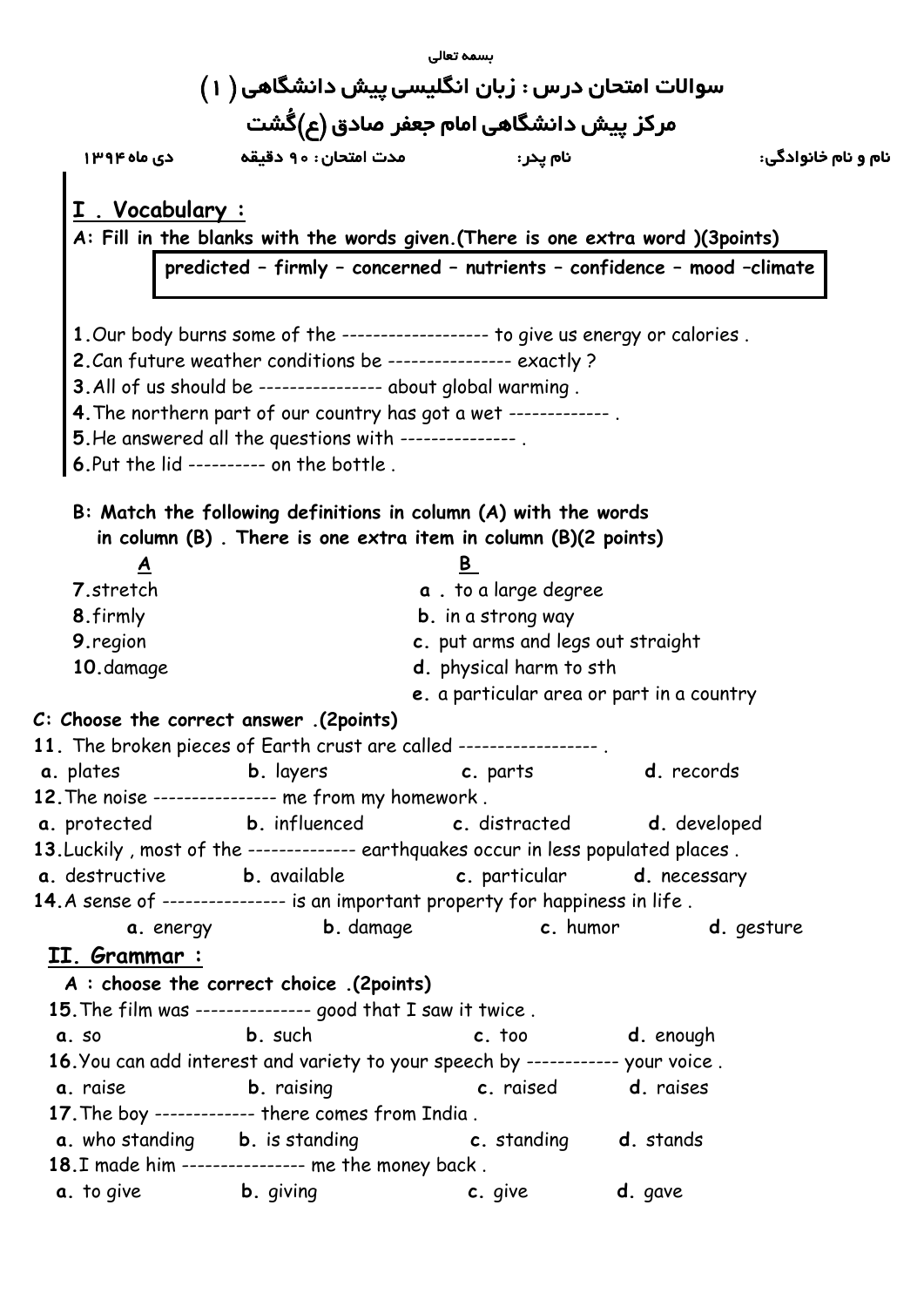#### **B : combine the following sentences using the words in parentheses .(2points) 19.**It was a hot day . We decided to go swimming . ( **such** )

**20.**I felt really tired . I stayed at home and had a rest . ( **since** )

**C: Use so , such (a , an ) , too , and enough in the following sentences.(2points) 21.** They had ------------ money to buy a first-aid box .

**22.**Some instructions were ----------- difficult for us to understand .

**23.**The earthquake was ------------ strong that it destroyed the whole village .

**24.**It was ----------- terrible weather that we spent the whole day indoors .

**D: Rewrite the following sentences with the reduced form of the underlined parts.(2points)**

**25.**The cars **which release greenhouse gases into the air** are a danger.

**26.**Anyone **who is interested in healthy living** should exercise regularly .

## **III. Sentence Function :**

**Match a line in A with a line in B .There is one extra item in B.(2points)** A B

| 27. Smoking is harmful for us because ------------     | a. make the audience feel exited |
|--------------------------------------------------------|----------------------------------|
| 28. If you are inside during an earthquake --------    | b. it can hurt our health        |
| 29. Humor can make the difference between -------.     | c. stand in a doorway            |
| 30. Cars cause pollution and release ----------------- | d. an average and an excellent   |
| presentation                                           | e. many greenhouse gases         |
|                                                        |                                  |

into the air

## **IV. Comprehension :**

#### **A:Read the following sentences and choose the best answer.(4points)**

**31.**When you exercise , your body can release endorphins , chemicals that create a happy feeling . We can understand from this sentence that ----------------- .

- **a.** exercise makes us physically strong
- **b.** exercise can make you feel proud
- **c.** exercise makes us flexible
- **d.** exercise can help you feel happy

**32.**Before you arrive to give your presentation , ask others for their opinion on your clothing and how suitable it is for the occasion . We understand from this sentence that for our presentation, ----------------------------

- **a.** good choice of clothes is emphasized
- **b.** everybody should wear fine clothes
- **c.** a suitable occasion should be selected
- **d.** others should comment on the price of our clothes

**33.**Since a large number of the world's earthquakes each year occur along the Pacific Ocean , this is the most probable area for today's earthquakes . We understand from this sentence that -------------------------

- **a.** some of the earthquakes occur along the Pacific Ocean
- **b.** most of the earthquakes occur along the Pacific Ocean
- **c.** several million earthquakes occur in the world each year
- **d.** we don't know the time of earthquakes